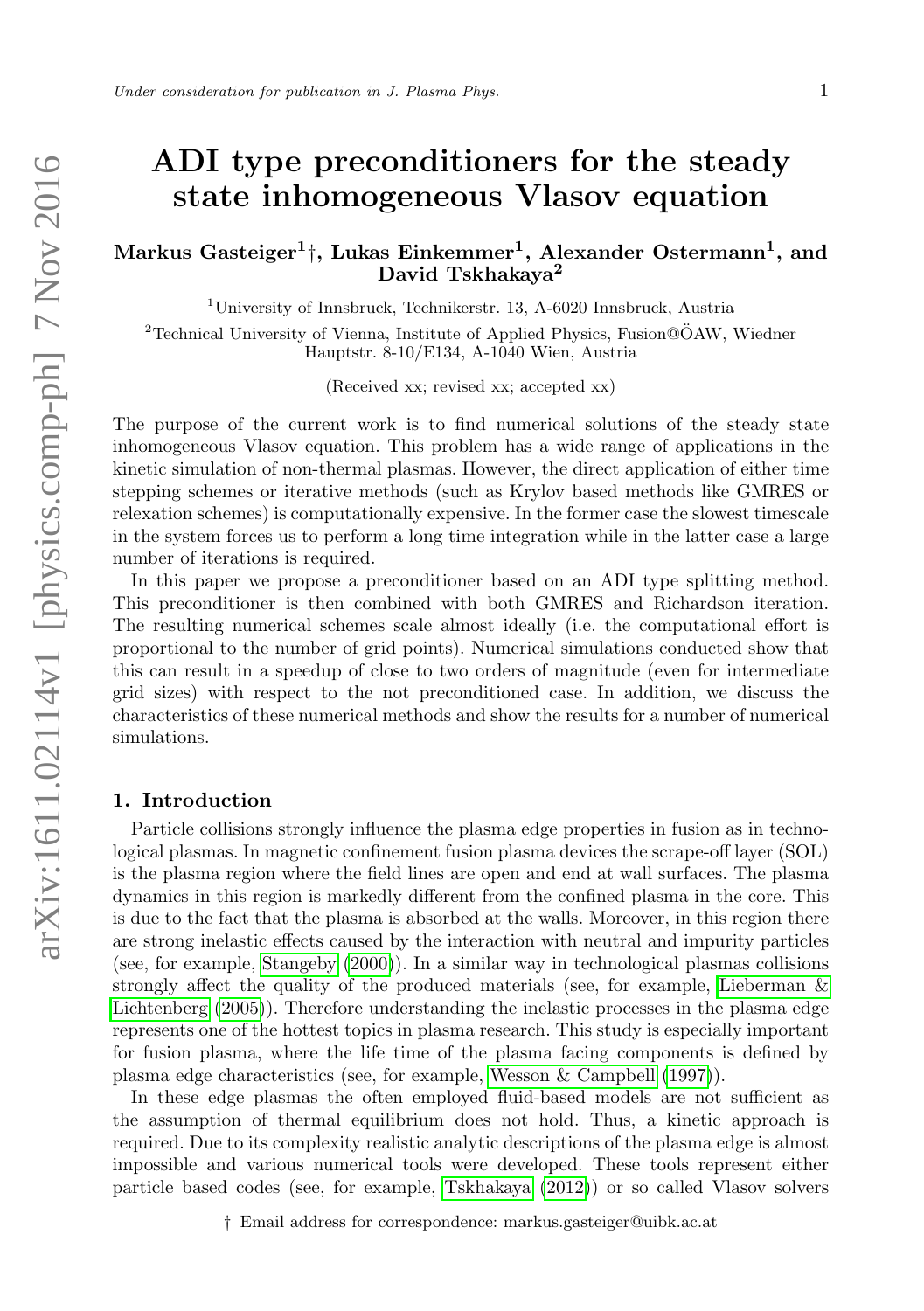(see [Batishchev](#page-9-1) et al. [\(1996\)](#page-9-1)). In general plasma edge modeling kinetic codes are rare and extremely complex, and corresponding simulations demand a lot of computational resources. Therefore the development of new optimized tools for edge plasma modeling is highly important.

In this paper we introduce new optimized solvers for the inhomogeneous Vlasov equation, which includes electron-ion collisions (and is also called the Fokker–Planck equation). The general case, where we have a six-dimensional time-dependent problem (three dimensions in space and three dimensions in velocity), is extremely challenging to compute with current day computer facilities. But in most relevant cases, the system can be reduced to lower dimensions. In the present paper we continue our previous efforts (see [Gasteiger & Tskhakaya](#page-9-2)  $(2014)$  and focus on the 1+2 dimensional steady state model described in section [2.](#page-1-0) In the new model we consider more realistic conditions for a much larger plasma system and show effective optimization tools of the Vlasov solver.

Nevertheless, even in the context of this reduced and optimized model numerical solutions incur a significant computational cost. In particular, using a time integration algorithm to determine the steady state solution requires long time integration (the final time has to be proportional to the number of grid points used, as is discussed in section [3\)](#page-3-0). Consequently, we propose a method that uses iterative solvers in order to approximate the steady state. The advantage of these numerical methods is that they can be implemented without ever assembling the corresponding matrices (see, for example, [Saad](#page-10-3) [\(2003\)](#page-10-3)) which significantly reduces their memory footprint. This is particularly important for high-dimensional problems.

Unfortunately, iterative methods can be quite expensive if no good preconditioner is available. In the present paper we propose a way to precondition the inhomogeneous Vlasov equation that is based on an ADI type splitting. This preconditioner yields numerical schemes that scale almost ideally in the number of grid points (i.e. the run-time is proportional to the number of grid points). These numerical methods are described in section [3.](#page-3-0) At the end we conduct numerical simulations which show that the ADI type preconditioners outperform the regular algorithms by orders of magnitude.

#### <span id="page-1-0"></span>2. Physical model

As already mentioned in the introduction we will consider a kinetic model of a quasineutral edge plasma. Thus, we start with the inhomogeneous Vlasov equation (for the electrons)

$$
\partial_t f + \vec{v} \cdot \partial_{\vec{r}} f + \frac{\vec{F}}{m_e} \partial_{\vec{v}} f = C(f), \qquad (2.1)
$$

where the electron density f is a function of position  $\vec{r}$  and velocity  $\vec{v}$ , and the electron mass is denoted by  $m_e$ . The collision term  $C(f)$  describes the particle-particle interactions.

In our model of the edge plasma we transform the problem into a coordinate system that is aligned to the magnetic field, which consequently is parallel to the z-axis. This is the same coordinate system that is used in [Chodura](#page-9-3) [\(1992\)](#page-9-3). By assuming a homogeneous distribution in the directions perpendicular to the magnetic field we eliminate all but one space coordinate. As a matter of fact, the model itself does not use the magnetic field further. Thus the electric field  $\vec{E}$  is the only field introduced into the equations and consequently the electrons experience the force of  $\vec{F} = (0, 0, eE_z)$ , where e is the charge and  $E_z$  is the z-component of the electric field. Using the quasi-neutrality constraint for simplicity we assume  $E_z = \text{const.}$  We further assume that the electrons are perfectly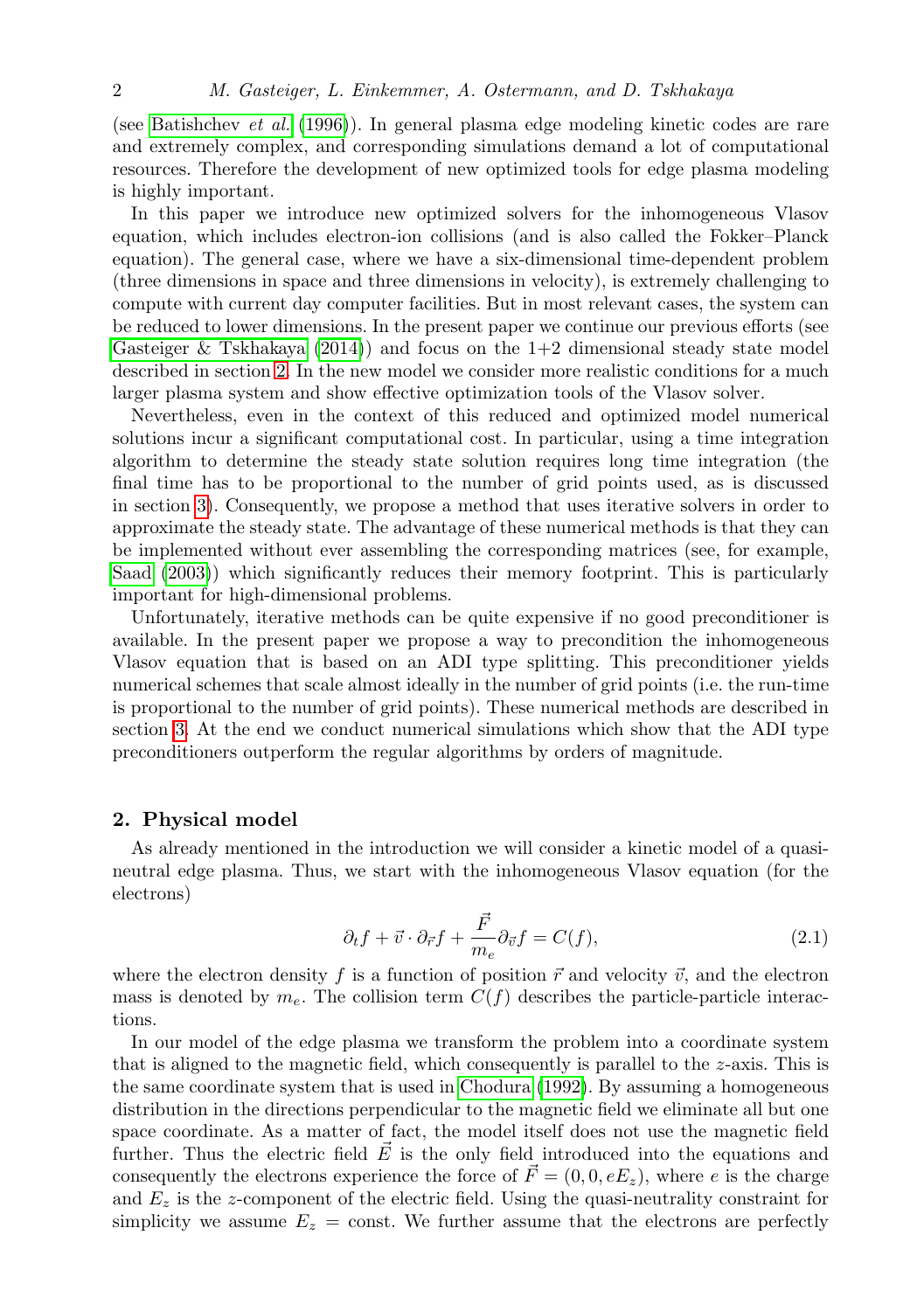magnetized and the corresponding distribution function depends on the parallel  $(v<sub>z</sub>)$  and total (v) velocities. For convenience, below we introduce the cosine  $\mu = \cos \theta = v_z/v$  of the pitch angle  $\theta$ . In this coordinate system the Vlasov equation takes the form

<span id="page-2-0"></span>
$$
\partial_t f + \mu v \partial_z f + \frac{eE_z}{m_e} \frac{1 - \mu^2}{v} \partial_\mu f = C(f). \tag{2.2}
$$

Although, for the plasma edge the collision operator in general includes Coulomb (see, for example, [Karney](#page-9-4) [\(1986\)](#page-9-4)) as well as charged-neutral (for example, we refer to [Janev](#page-9-5) *et al.* [\(2004\)](#page-9-5)) and inelastic charged-charged particle collisions (see, for example, [Tskhakaya](#page-10-4) et al. [\(2015\)](#page-10-4) and the references there), in the present work we restrict ourselves to an electron-ion collision term  $C_{ei}$ , derived in [Rosenbluth](#page-10-5) *et al.* [\(1957\)](#page-10-5):

<span id="page-2-1"></span>
$$
C_{ei} = \frac{1}{2} \frac{\gamma_{ei}}{v^3} \partial_\mu \left( (1 - \mu^2) \partial_\mu f \right), \tag{2.3}
$$

where  $\gamma_{ei}$  is a constant (in our model) comprising all physically relevant parameters

$$
\gamma_{ei} = \frac{e^4 n_e L}{4\pi m_e^2 \epsilon_0^2 v_T^3}.
$$
\n(2.4)

This formula introduces the electron density  $n_e$ , the Landau logarithm  $L$ , the vacuum permittivity  $\epsilon_0$  and the thermal speed  $v_T$ . The specific values are listed in table [1.](#page-3-1)

For the numerical simulation we render equations [\(2.2\)](#page-2-0) and [\(2.3\)](#page-2-1) dimensionless. Thus, we define the velocity normalized by the thermal speed

$$
\xi = \frac{v}{v_T} \tag{2.5}
$$

and measure length as

$$
\zeta = \frac{z}{Z},\tag{2.6}
$$

where  $Z$  is the length of the spatial domain. These two quantities imply the following normalization of time

$$
\tau = \frac{t}{T} = t\frac{v_T}{Z}.
$$

Note that no normalization is required for  $\mu$  as this is already a dimensionless variable.

Finally, the dimensionless equation used in the numerical simulation is as follows

$$
\partial_{\tau} f + \mu \xi \partial_{\zeta} f + \frac{eE_z Z}{m_e v_T^2} \frac{1 - \mu^2}{\xi} \partial_{\mu} f = \frac{\gamma_{ei} Z}{2v_T} \frac{1}{\xi^3} \partial_{\mu} \left( (1 - \mu^2) \partial_{\mu} f \right).
$$
 (2.7)

Since we are only concerned with steady state solutions, we drop the time derivative in the present paper and obtain

$$
\mu\xi\partial_{\zeta}f + \frac{eE_z Z}{m_e v_T^2} \frac{1-\mu^2}{\xi} \partial_{\mu}f = \frac{\gamma_{ei}Z}{2v_T} \frac{1}{\xi^3} \partial_{\mu} \left( (1-\mu^2)\partial_{\mu}f \right). \tag{2.8}
$$

Combining all the relevant parameters we finally obtain

<span id="page-2-2"></span>
$$
\mu\xi\partial_{\zeta}f + \kappa \frac{1-\mu^2}{\xi}\partial_{\mu}f = \lambda \frac{1}{\xi^3}\partial_{\mu}\left((1-\mu^2)\partial_{\mu}f\right),\tag{2.9}
$$

where we have defined

$$
\kappa = \frac{eE_z Z}{m_e v_T^2} \tag{2.10}
$$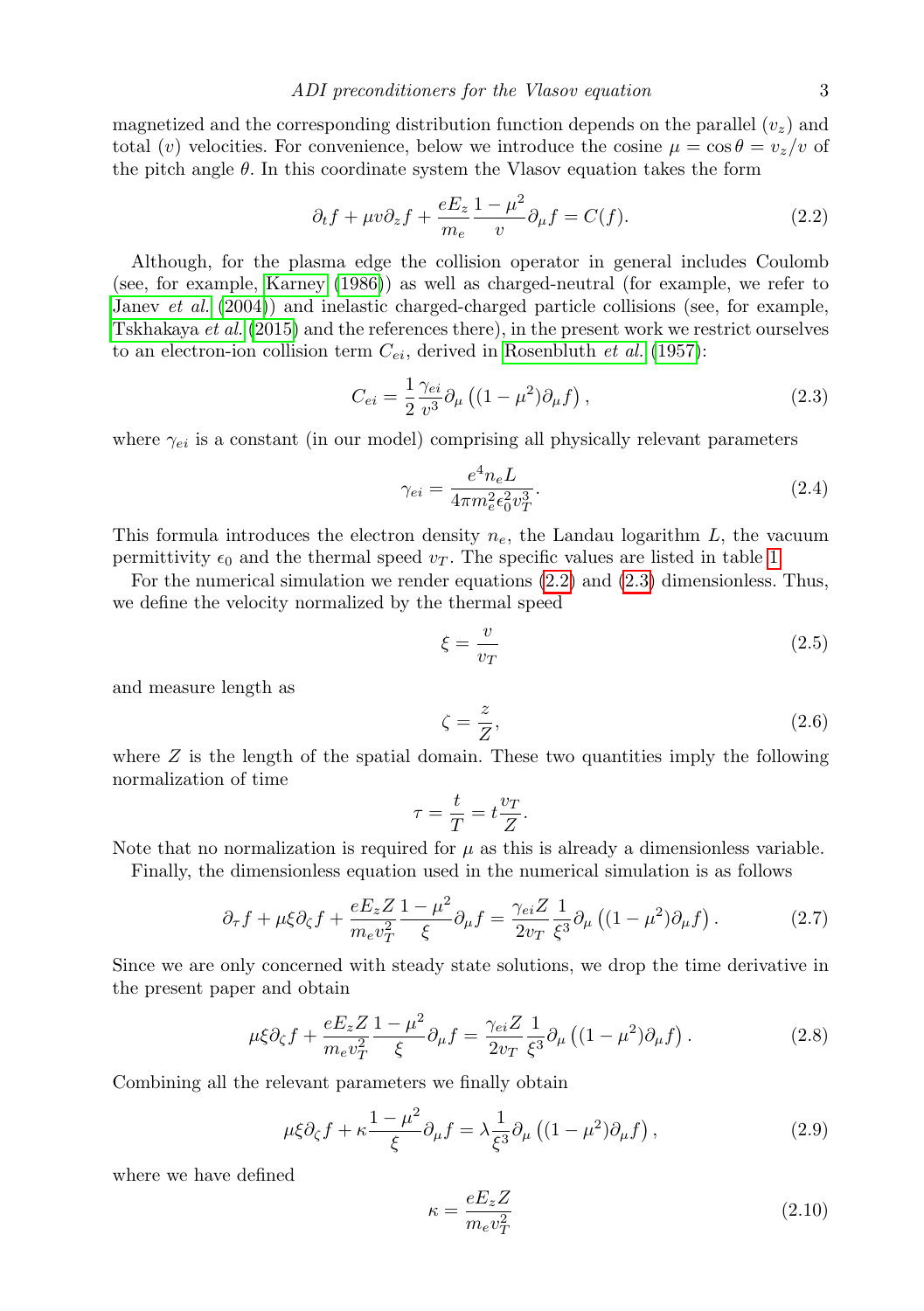|  | $\vert e \vert 1.6 \cdot 10^{-19} \text{ C}$<br>$10^{18}$ m <sup>-3</sup> |       | $\frac{1}{\epsilon_0}$   8.85 $\cdot$ 10 <sup>-12</sup> F/m  <br>$0.1 \text{ m}$<br>$ v_T $ 2.13 · 10 <sup>6</sup> m/s | $\vert \gamma_{ei} \vert 1.64 \cdot 10^6 \text{ s}^{-1} \vert$<br>0.385 |
|--|---------------------------------------------------------------------------|-------|------------------------------------------------------------------------------------------------------------------------|-------------------------------------------------------------------------|
|  | $\left  m_e \right  9.109 \cdot 10^{-31} \text{ kg}$                      | $E_z$ | $10^3$ V/m                                                                                                             | 0.0385                                                                  |

<span id="page-3-1"></span>Table 1. All used parameters are shown. They represent typical values for an edge plasma in a fusion device. The derived coefficients are also listed.

and

$$
\lambda = \gamma_{ei} \frac{Z}{2v_T} = \frac{e^4 n_e LZ}{8\pi m_e^2 \epsilon_0^2 v_T^4}.
$$
\n(2.11)

Typical values for the dimensionless parameters in edge plasmas can be found in table [1.](#page-3-1)

From a physical point of view equation [\(2.9\)](#page-2-2) has three contributions. The first term on the left hand side describes an advection along the magnetic field lines with speed  $v_z/v_T$ . The acceleration due to the static electric field is modeled by the second term on the left hand side. Notice that this results in an advection for  $\mu$  as the electric field along the z-axis increases/decreases the velocity along z and thus increases/decreases  $\mu$ . Finally, the right hand side describes the diffusive effects due to the (almost) stationary ions scattering the electrons.

To set the boundary condition for the above problem we have to keep in mind that we want to describe a realistic domain for edge plasmas, i.e. plasma as it can be observed e.g. in the SOL. Due to the assumed symmetry in the angle like coordinate  $\mu$  we infer that any electron flux crossing the  $\mu$  boundary must be balanced by a flux from the other side of the boundary. Thus, we will use homogeneous Neumann boundary conditions in this case. For the z-boundary we have to make a distinction between the left boundary (i.e. the boundary at  $\zeta = 0$ ) where the inflow is determined by the relevant plasma dynamics in the interior of the device. The actual value is highly problem dependent, but we generally use Dirichlet boundary conditions there. On the other hand, for the right boundary (i.e. the boundary at  $\zeta = 1$ ) we have to model the wall of the device. As a first approximation we use homogeneous Dirichlet boundary conditions there. However, more involved boundary conditions that reflect a certain amount of plasma are certainly a viable (and probably more realistic) alternative that we will explore in the future. The boundary configurations used in the following examples are illustrated in figure [1.](#page-4-0)

#### <span id="page-3-0"></span>3. Numerical methods

In this section we will describe the numerical methods used to obtain an efficient approximation to equation [\(2.9\)](#page-2-2). To that end we will first describe the discretization and then discuss the iterative methods that are used to solve the resulting linear system. The latter is particularly important in order to obtain an efficient numerical method.

Let us note that f depends on  $\zeta$ ,  $\mu$  and  $\xi$ . However in the present case  $\xi$  is a parameter only and we thus have to solve a two dimensional problem in  $\zeta$  and  $\mu$  repeatedly (once for each value of  $\xi$ ). It should be kept in mind, however, that depending on the value of  $\xi$  the relative strength of diffusion and advection can differ significantly.

First, the diffusive term is discretized by the following finite difference approximation

$$
\partial_{\mu} \left( (1 - \mu^2) \partial_{\mu} f \right) \approx \frac{1}{h_{\mu}^2} \left( (1 - \mu_{i+1/2}^2) f_{i+1} - (2 - \mu_{i+1/2}^2 - \mu_{i-1/2}^2) f_i + (1 - \mu_{i-1/2}^2) f_{i-1} \right). \tag{3.1}
$$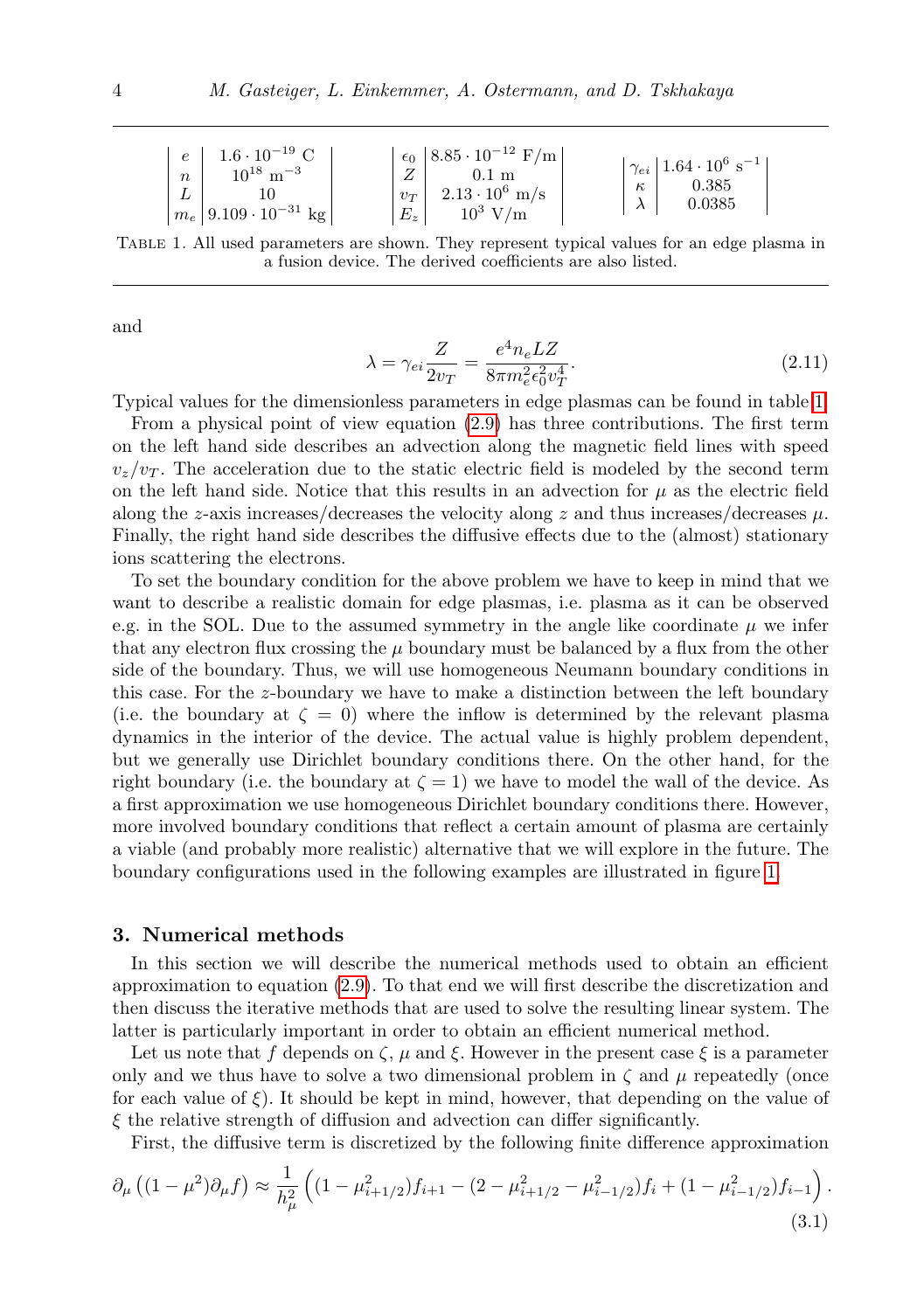

<span id="page-4-0"></span>FIGURE 1. In this illustration the 2D grid in  $\zeta$  and  $\mu$  is shown with the imposed boundary conditions. Boundaries with homogeneous Neumann boundary conditions are colored blue, whereas those with Dirichlet boundary conditions are colored red. Uncolored boundaries are outflow boundaries. Next to the inflow boundaries two possible boundary data are sketched. These isotropic and electron beam inflow conditions are tagged with  $\boxed{a}$  and  $\boxed{b}$ , respectively.

In the last equation we denoted the equidistant  $\mu$ -step size by  $h_{\mu}$  and  $f_i = f(\zeta, \mu_i)$ , where  $\mu_i = ih_\mu$  for  $i \in \{-n_\mu, \ldots, n_\mu\}$  with  $n_\mu h_\mu = 1$ .

In principle, any second order accurate stencil can be used here. Note, however, that the stencil above results in a symmetric matrix. As has been pointed out in the previous section, Neumann boundary conditions are used for both the boundary at  $\mu = 1$  and the boundary at  $\mu = -1$ . The additional  $\mu$ -advection term, which is the second term on the left hand side of equation [\(2.9\)](#page-2-2), is discretized with centered finite differences. Note, however, that this term degenerates and thus no boundary conditions are required.

In contrast, for the  $\zeta$ -advection we use an upwind scheme (i.e. a different stencil is employed for positive and negative  $\mu$ , respectively). This facilitates the implementation of the Dirichlet boundary conditions and guarantees that we have perfect outflow conditions in the regions where this is important (we refer again to figure [1\)](#page-4-0).

The resulting linear system can be solved with an arbitrary numerical method. However, our goal is to develop an efficient approach. Although we only consider the  $1+2$ dimensional case in the present paper, it is an important consideration that such schemes can be generalized to the higher dimensional setting. In this context it is of particular interest to discuss numerical methods that scale well with respect to memory consumption. Consequently, we will employ so-called iterative methods, which can be implemented matrix-free. That is, only the application of the matrix to a vector has to be computed (and there is no need to assemble and store the entire matrix in memory). The disadvantage of these methods, however, is that they usually require a large number of iterations which results in a slow algorithm. In many applications this problem can be overcome by employing a suitable preconditioner.

In the described linear problem we have a matrix  $A$  and a right hand side  $b$ . In the present case b has very few non-zero elements, which are due to the boundary terms. Our goal is then to solve

$$
Ax = b \tag{3.2}
$$

by some iterative method (see, for example, with [Saad](#page-10-3) [\(2003\)](#page-10-3)).

A preconditioner  $M$  is a matrix that can be easily inverted and constitutes an approximation to A. For a right preconditioner we set  $\tilde{A} = AM^{-1}$ ,  $y = Mx$  and consider the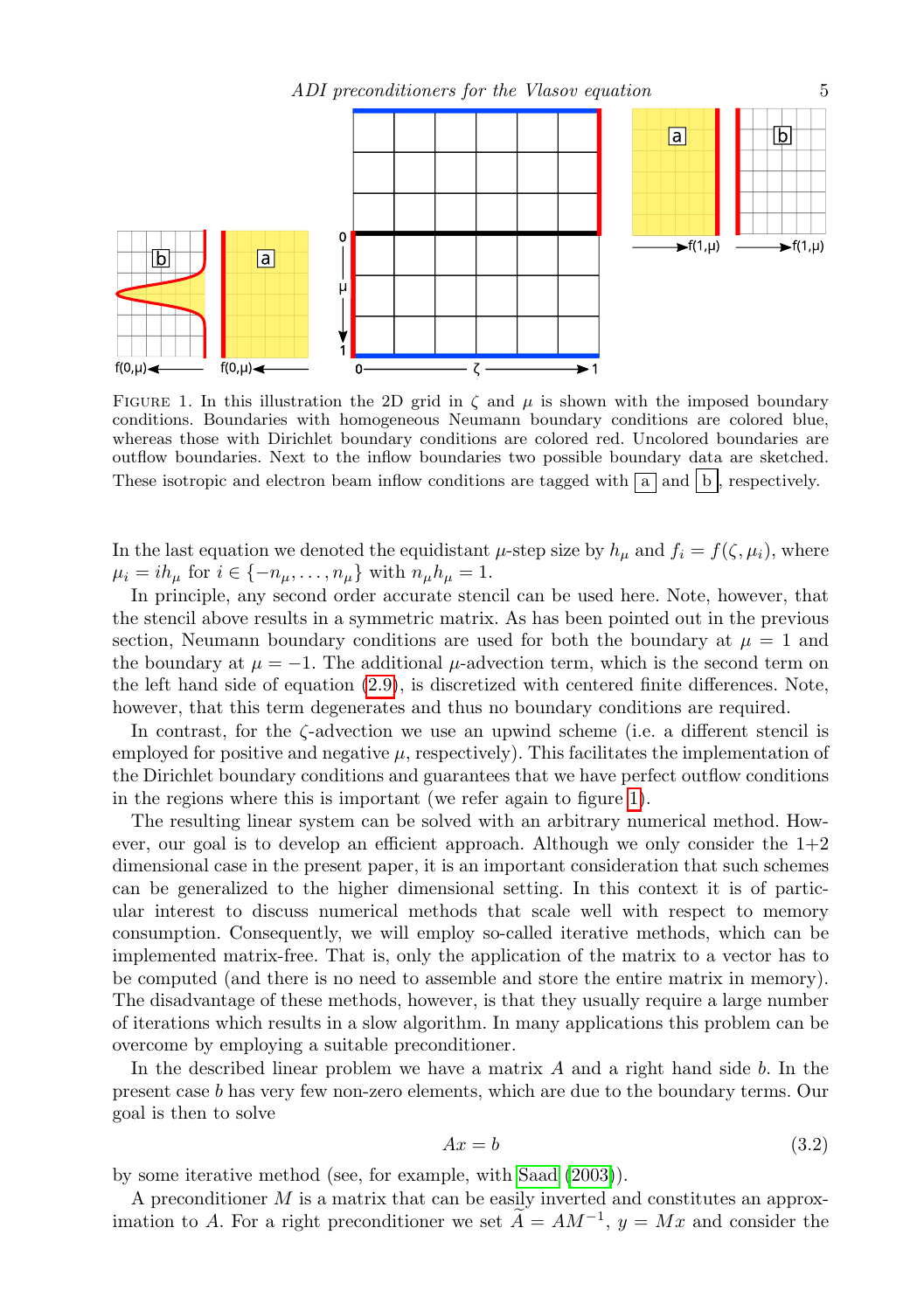linear system

$$
\widetilde{A}y = b,\tag{3.3}
$$

which has to be solved for  $y$ . The solution of this preconditioned system hopefully requires less iterations as ideally  $AM^{-1}$  is close to the identity. The unknown x can then be determined easily by solving  $Mx = y$ .

Similar to this approach a left preconditioner takes the form

$$
M^{-1}Ax = M^{-1}b.\t\t(3.4)
$$

This, however, has the disadvantage that the residual is modified which causes some complications in deciding when to stop the iteration. Consequently, we will only use right preconditioners in the present work.

Let us now turn our attention to constructing an efficient preconditioner. For elliptic and parabolic problems preconditioners based on multigrid methods [\(Briggs](#page-9-6) et al. [\(2000\)](#page-9-6)) or domain decomposition [\(Smith](#page-10-6) *et al.* [\(2004\)](#page-10-6)) can be used. While some of these methods have been generalized to hyperbolic problems (in particular, in the context of fluid models; see, for example, [Adams](#page-9-7) et al.  $(2010)$ ; [Shadid](#page-10-7) et al.  $(2010)$ ) significant challenges remain. Consequently, in recent years so-called physics based preconditioners have become popular (see, for example, Chacón  $\&$  Knoll [\(2003\)](#page-9-8); Chacón [\(2008\)](#page-9-9); [Reynolds](#page-10-8) *[et al.](#page-10-8)* [\(2010,](#page-10-8) [2012\)](#page-10-9)). These preconditioners exploit the particular structure of the equation under consideration and are often successful where more generic algorithms are inefficient or fail altogether.

In our problem, the matrix  $A$  can be partitioned into terms that only contain derivatives in the  $\mu$  and  $\zeta$  directions, respectively. Thus, we can write our matrix as  $A = A_{\zeta} + A_{\mu}$ . This partitioning is the basis of all the preconditioners developed in this paper. The linear system corresponding to the matrices  $A_{\zeta}$  and  $A_{\mu}$  can be solved efficiently (using, for example, the Thomas algorithm) as these are only one-dimensional problems. Put differently, we consider preconditioners based on dimension splitting.

As a first step, one might argue that the diffusion found in  $A_\mu$  is what limits the convergence speed. Thus, we define  $M = A_{\mu}$ . In the following we refer to this as the  $\mu$ -preconditioner. While this approach results in some improvement compared to the iterative schemes without any preconditioner the scaling is still far from optimal.

Therefore, we will consider a second preconditioner based on an alternating direction implicit (ADI) approach (such methods have a long tradition in the time integration of partial differential equations; see, for example, [Yanenko](#page-10-10) [\(1971\)](#page-10-10); [Lindemuth & Killeen](#page-9-10) [\(1973\)](#page-9-10); [Schnack & Killeen](#page-10-11) [\(1980\)](#page-10-11) or for more recent work [Hujeirat](#page-9-11) [\(1998\)](#page-9-11); [Sgura](#page-10-12) *et al.*  $(2012)$ ; [Reynolds](#page-10-9) *et al.*  $(2012)$ ; Müller & Scheichl  $(2014)$ ). We define

$$
M = (1 - sA_{\mu})(1 - sA_{\zeta}), \tag{3.5}
$$

where s is a tunable parameter. Note that this is equivalent to a Lie–Trotter splitting step in a time integration scheme (with step size  $s$ ). Since performing a numerical time integration yields a successively better approximation to the steady solution, we can use this splitting scheme as a preconditioner. This approach combines the advantages of iterative methods (which force a relaxation to the equilibrium of interest) with a time marching scheme (which allows us to construct an efficient preconditioner).

At first sight we might be tempted to choose a large s (since an approximation at a later time yields a better approximation to the steady state solution). However, due to the splitting error committed there is a trade-off to be made here. In the numerical simulations conducted we found that values on the order of 0.1 give the fastest convergence.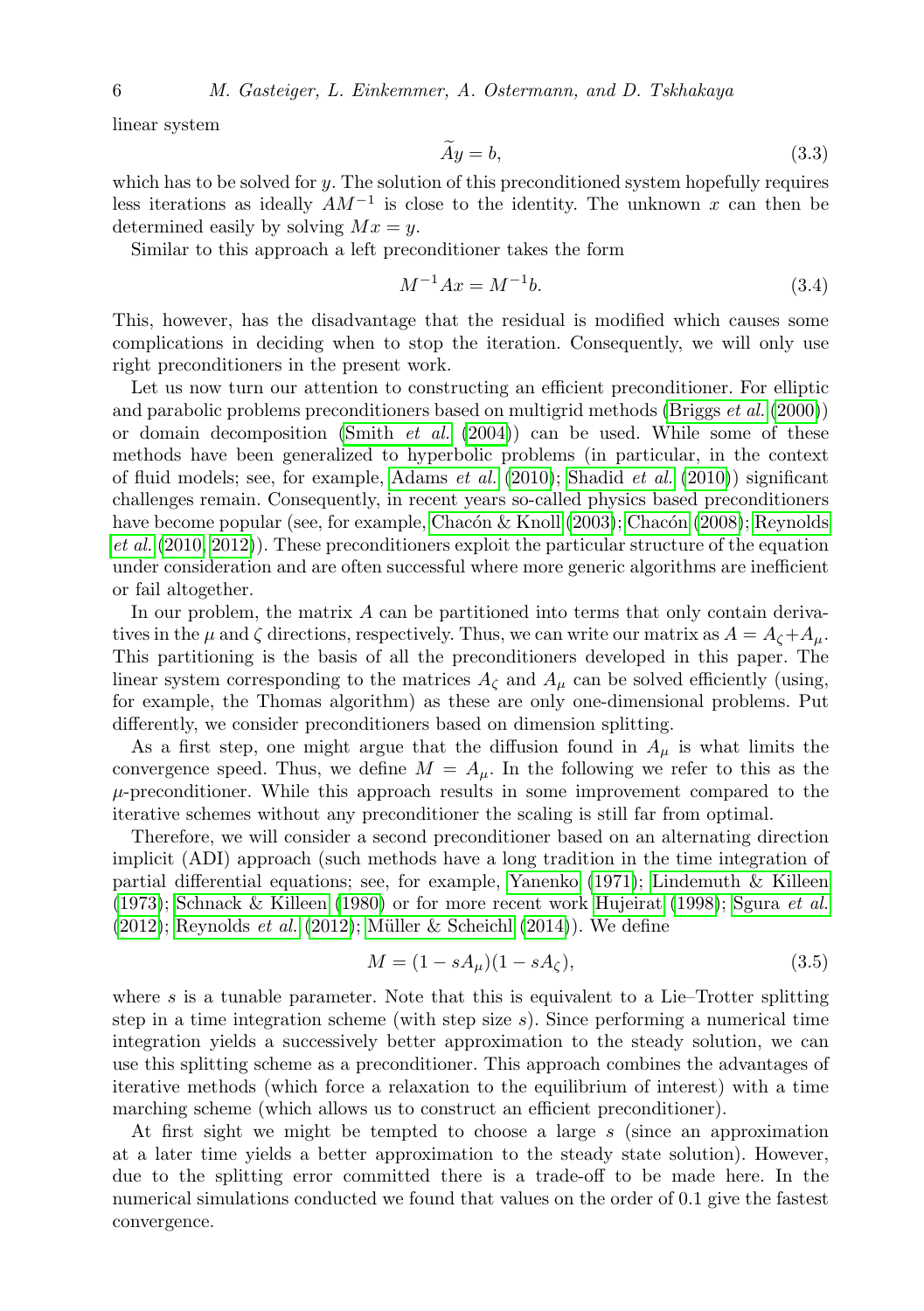Both of these preconditioners can be implemented without storing the corresponding matrix and suitable  $\mathcal{O}(n)$  algorithms are available for each step. Thus, the overhead in computational cost is roughly a factor of three compared to the unpreconditioned case. As we will see in section [4](#page-6-0) the ADI preconditioner reduces the number of iterations by two orders of magnitude. Consequently the algorithm based on the ADI preconditioner is significantly less computationally demanding.

Both of these preconditioners are generic enough that they can be combined with any iterative numerical method. In particular, we will consider Richardson iteration and the generalized minimal residual method (GMRES) (see, for example, [Saad](#page-10-3) [\(2003\)](#page-10-3)). The latter is part of the class of Krylov subspace methods and usually converges faster than relaxation schemes. This performance comes at the cost that we have to store multiple vectors of previous iterations in memory. In contrast, Richardson iteration can be implemented using a single input and a single output array and is thus extremely memory efficient.

To conclude this section, let us discuss an approach to find the steady state solution that is commonly used in the literature. Namely, to integrate the time dependent equations of motion [\(2.9\)](#page-2-2) sufficiently long in order to obtain an approximation to the steady state. However, in the present case this approach suffers from severe difficulties. This is due to the fact that the present model includes an advection in the  $\mu$  direction the speed of which can be arbitrarily small (in the numerical discretization the smallest speed is proportional to the grid size  $h$ ). Since we have to resolve the corresponding timescale, the final time has to scale as  $1/h$  (which implies that the final time of the integration is large). On the other hand, performing splitting is attractive as it allows us to obtain an efficient time integrator without a CFL constraint. Moreover, such methods have been studied extensively (see, for example, [Cheng & Knorr](#page-9-13) [\(1976\)](#page-9-13); [Klimas & Farrell](#page-9-14) [\(1994\)](#page-9-14); [Qiu & Shu](#page-10-13) [\(2011\)](#page-10-13); [Rossmanith & Seal](#page-10-14) [\(2011\)](#page-10-14); [Filbet](#page-9-15) et al. [\(2001\)](#page-9-15); [Arber & Vann](#page-9-16)  $(2002)$ ; [Crouseilles](#page-9-17) *et [a](#page-9-19)l.*  $(2010)$ ; [Einkemmer & Ostermann](#page-9-18)  $(2014b,a)$  $(2014b,a)$ ; [Casas](#page-9-20) *et al.*  $(2016)$ ; [Crouseilles](#page-9-21) et al. [\(2015,](#page-9-21) [2016\)](#page-9-22); [Einkemmer](#page-9-23) [\(2016\)](#page-9-23)). However, the error made by the time integrator then dictates a relatively small time step (due to accuracy requirements) which implies that we have to take a large number of steps in order to integrate to the final time. Consequently, such methods are not computationally efficient for the problems considered here. Note that, in particular, the GMRES approach gives us more freedom in this regard as, in a manner of speaking, we can take different time steps for different parts of the problem.

#### <span id="page-6-0"></span>4. Numerical results

To compare the various numerical methods we compute a solution to equation [\(2.9\)](#page-2-2) for different grid sizes. We also consider two different inflow boundary conditions. In particular, we show results for the following two inflow boundary conditions

(i) isotropic particle distribution. The corresponding Dirichlet boundary conditions take the constant value 1 as is illustrated in figure [1.](#page-4-0)

(ii) electron beam. In this case we model an electron beam that enters the edge plasma but is not aligned to the magnetic field lines. For the corresponding Dirichlet boundary conditions a Gaussian beam profile given by

$$
f(\mu,\zeta) = \begin{cases} 0, & \mu < 0, \zeta = 1, \\ e^{-100 \cdot (\mu - 0.5)^2}, & \mu \geq 0, \zeta = 0 \end{cases}
$$

is prescribed.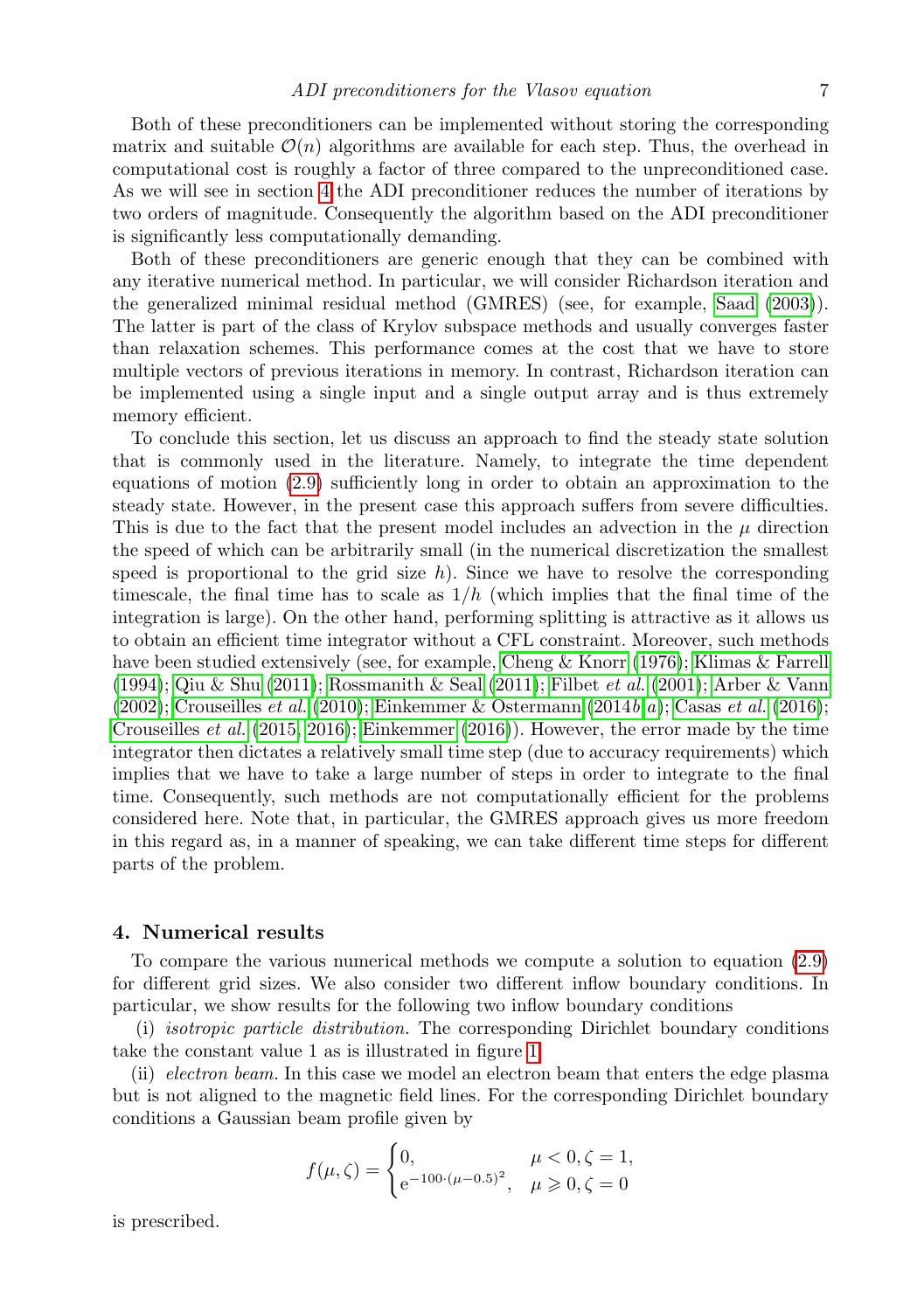

<span id="page-7-0"></span>Figure 2. On the left we see the numerically computed steady state when using isotropic Dirichlet boundary condition for the inflow at  $\zeta = 0, 1$ . The results on the right are obtained by using an electron beam instead. To create these plots we used  $\kappa = 0.385$ ,  $\lambda = 0.0385$ ,  $\xi = 0.5$ .

Numerical results for both of these boundary data are shown in figure [2.](#page-7-0)

All algorithms stop when a certain precision is reached (in all the numerical simulations considered here we require that the residual is below  $10^{-5}$ ). We only show results with an equal number of grid points in both the  $\mu$  and  $\zeta$  direction. Thus, we can compare the number of iterations each method requires to achieve a given precision (averaged over a range of values for  $\xi$ ). The corresponding results are plotted in figure [3.](#page-8-0)

We can also observe from figure [3](#page-8-0) that the number of iterations required differs slightly with respect to the boundary condition used. We conclude that all preconditioners proposed in this paper improve the rate of convergence significantly. In addition, we find that

(i) Only inverting  $A_{\mu}$  is the cheapest preconditioner but also the least effective one. While this preconditioner might be competitive for small grids, as we increase the number of grids points it scales as  $N^{2.2}$ , where N is the number of grid points in one direction.

(ii) The ADI preconditioner works very well and scales almost ideally as we increase the number of grid points. As a result this preconditioner is able to reduce the number of iterations required by two orders of magnitude (compared to the unpreconditioned GMRES implementation). This is true independent of the iterative method used (i.e. both GMRES as well as Richardson iteration show this behavior). However, as expected, the GMRES implementation significantly outperforms the implementation based on Richardson iteration (by approximately a factor of 3) (see [Saad](#page-10-3) [\(2003\)](#page-10-3) for instance). This comes at the cost of increased memory consumption (in the simulation we employ a restarted GMRES scheme with Krylov dimension 20).

#### 5. Conclusions

We proposed a method for the solution of the  $1+2$  dimensional steady state inhomogeneous Vlasov equation. This method has been based on an iterative numerical method which is preconditioned using an ADI type splitting scheme. We show that this preconditioners succeed in reducing the number of iterations required (and thus the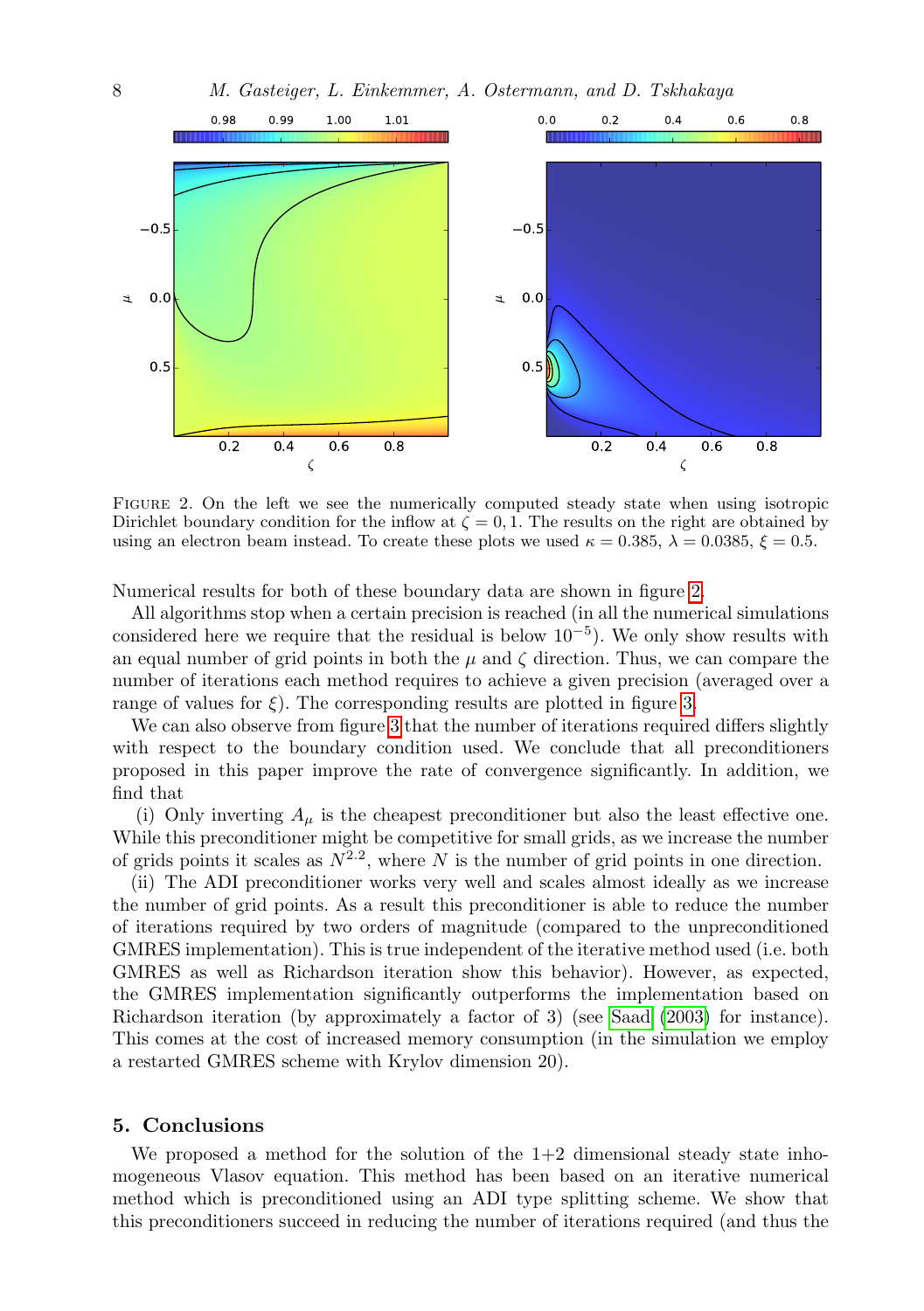

<span id="page-8-0"></span>Figure 3. The number of iterations each numerical method requires to reach a precision below  $10^{-5}$ . These numbers are obtained by averaging the results of the parameters  $\kappa = 0.385$ ,  $\lambda = 0.0385$ , and  $\xi = \{0.125, 0.25, 0.5, 0.75, 1.0, 1.25, 1.5, 2.0, 3.0, 4.0, 5.0, 6.0\}$ . The parameter in the ADI scheme was set to  $s = 0.1$ . The  $\Box$  and  $\circ$  respectively mark the results obtained with isotropic and beam initial values, as described in the text.

execution time) by orders of magnitude. We also find that the resulting iteration scheme scales almost ideally as we increase the number of grid points.

The new preconditioning method allows one to consider large size plasma edge systems in a realizable timescale and can be used for kinetic modeling of realistic edge plasma systems.

As future work we will extend the methods introduced in this paper in two directions. First, we will consider physical models in higher dimension (i.e. go beyond the  $1+2$ dimensional case considered here). This makes the use of high performance computing infrastructure essential (in this context we should emphasize that the methods described here lend themselves very well to parallelization). Second, we will consider a wide range of commonly used collision terms (both for electron-electron as well as for electron-ion collisions) with the goal of finding preconditioners that can be efficiently applied and result in a significant reduction of the computational effort.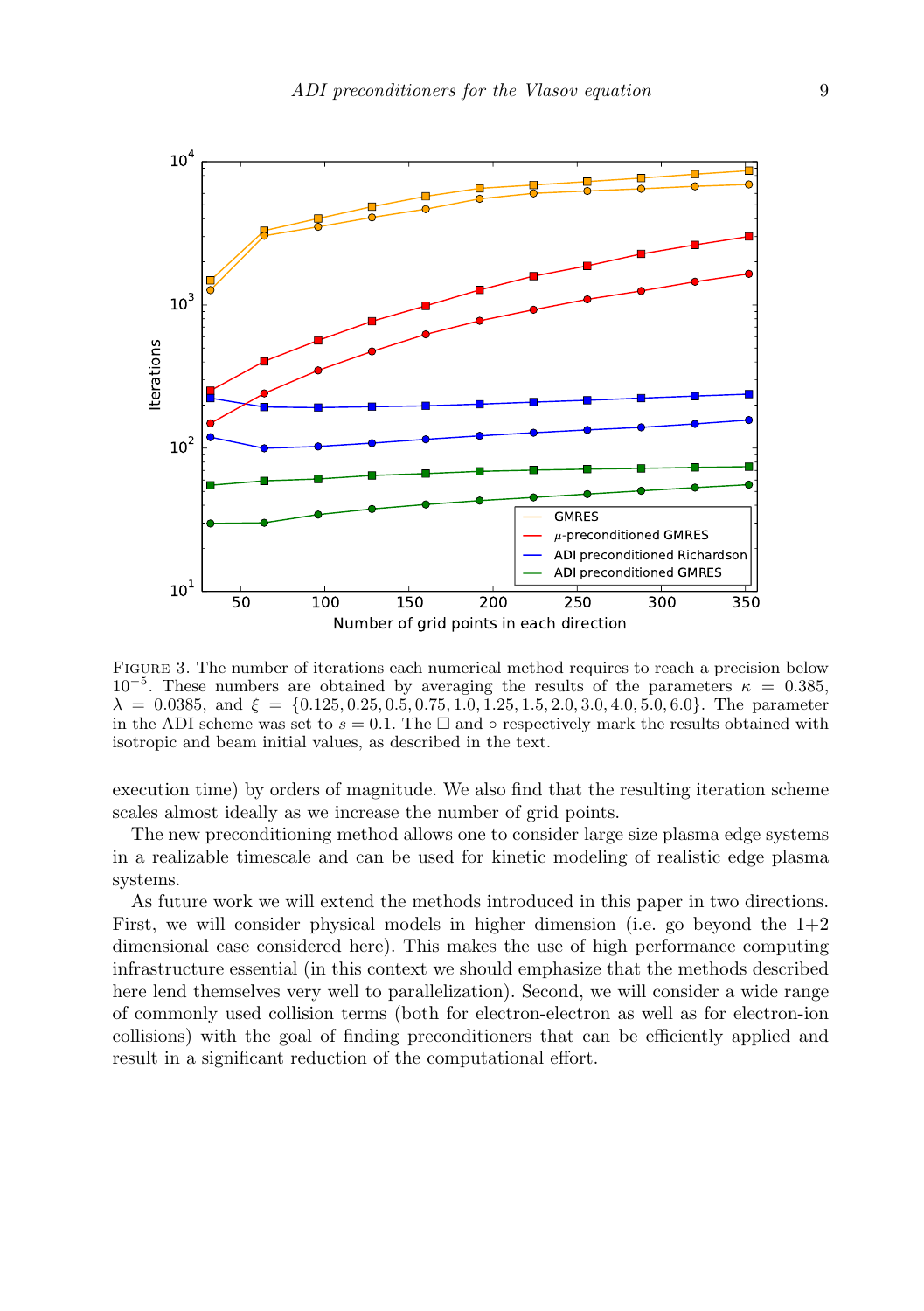### 6. Acknowledgment

M. Gasteiger is a fellow of the Friedrich Schiedel Foundation for Energy Technology.

#### REFERENCES

- <span id="page-9-7"></span>ADAMS, M. F., SAMTANEY, R. & BRANDT, A. 2010 Toward textbook multigrid efficiency for fully implicit resistive magnetohydrodynamics. J. Comput. Phys. 229 (18), 6208–6219.
- <span id="page-9-16"></span>Arber, T. D. & Vann, R. G. L. 2002 A critical comparison of Eulerian-grid-based Vlasov solvers. J. Comput. Phys. 180 (1), 339–357.
- <span id="page-9-1"></span>Batishchev, O. V., Xu, X. Q., Byers, J. A., Cohen, R. H., Krasheninnikov, S. I., ROGNLIEN, T. D. & SIGMAR, D. J. 1996 Kinetic effects on particle and heat fluxes in detached plasmas. Phys. Plasmas  $3$  (9), 3386-3396.
- <span id="page-9-6"></span>BRIGGS, W. L., HENSON, V. E. & MCCORMICK, S. F. 2000 A multigrid tutorial. Philadelphia: SIAM.
- <span id="page-9-20"></span>Casas, F., Crouseilles, N., Faou, E. & Mehrenberger, M. 2016 High-order Hamiltonian splitting for the Vlasov–Poisson equations. Numer. Math. .
- <span id="page-9-9"></span>CHACÓN, L. 2008 An optimal, parallel, fully implicit Newton–Krylov solver for three-dimensional viscoresistive magnetohydrodynamics.  $\tilde{Ph}ys$ . Plasmas 15 (5), 056103.
- <span id="page-9-8"></span>CHACÓN, L. & KNOLL, D. A. 2003 A 2D high- $\beta$  Hall MHD implicit nonlinear solver. J. Comput. Phys. 188 (2), 573–592.
- <span id="page-9-13"></span>CHENG, C. Z. & KNORR, G. 1976 Integration of the Vlasov equation in configuration space. J. Comput. Phys. 22 (3), 330–351.
- <span id="page-9-3"></span>CHODURA, R. 1992 Kinetic effects in the scrape off layer. Contrib. Plasm. Phys. 32, 219–230.
- <span id="page-9-21"></span>Crouseilles, N., Einkemmer, L. & Faou, E. 2015 Hamiltonian splitting for the Vlasov– Maxwell equations. J. Comput. Phys. 283, 224–240.
- <span id="page-9-22"></span>Crouseilles, N., Einkemmer, L. & Faou, E. 2016 An asymptotic preserving scheme for the relativistic Vlasov–Maxwell equations in the classical limit. Comput. Phys. Commun. 209, 13–26.
- <span id="page-9-17"></span>CROUSEILLES, N., MEHRENBERGER, M. & SONNENDRÜCKER, E. 2010 Conservative semi-Lagrangian schemes for Vlasov equations. J. Comput. Phys.  $229(6)$ , 1927–1953.
- <span id="page-9-23"></span>EINKEMMER, L. 2016 Structure preserving numerical methods for the Vlasov equation.  $arXiv$ preprint, arXiv:1604.02616 .
- <span id="page-9-19"></span>EINKEMMER, L. & OSTERMANN, A. 2014a Convergence analysis of a discontinuous Galerkin/Strang splitting approximation for the Vlasov–Poisson equations. SIAM J. Numer. Anal. **52** (2), 757-778.
- <span id="page-9-18"></span>EINKEMMER, L. & OSTERMANN, A. 2014b Convergence analysis of Strang splitting for Vlasovtype equations.  $SIAM$  J. Numer. Anal.  $52$  (1), 140–155.
- <span id="page-9-15"></span>FILBET, F., SONNENDRÜCKER, E. & BERTRAND, P. 2001 Conservative numerical schemes for the Vlasov equation. J. Comput. Phys.  $172$  (1), 166–187.
- <span id="page-9-2"></span>Gasteiger, M. & Tskhakaya, D. 2014 On the electron distribution function in the edge plasma. Contrib. Plasm. Phys. 54, 503–507.
- <span id="page-9-11"></span>HUJEIRAT, A. 1998 IRMHD: an implicit radiative and magnetohydrodynamical solver for selfgravitating systems. Mon. Not. R. Astron. Soc. 298 (1), 310–320.
- <span id="page-9-5"></span>JANEV, R. K., REITER, D. & SAMM, U. 2004 Collision processes in low-temperature hydrogen plasmas. Tech. Rep. 4105. Zentralbibliothek, Forschungszentrum Jülich.
- <span id="page-9-4"></span>Karney, C. F. F. 1986 Fokker-Planck and quasilinear codes. Comput. Phys. Rep. 4 (3), 183– 244.
- <span id="page-9-14"></span>Klimas, A. J. & Farrell, W. M. 1994 A splitting algorithm for Vlasov simulation with filamentation filtration. J. Comput. Phys.  $110$  (1), 150–163.
- <span id="page-9-0"></span>LIEBERMAN, M. A. & LICHTENBERG, A. J. 2005 Principles of plasma discharges and materials processing. New York: Wiley.
- <span id="page-9-10"></span>Lindemuth, I. & Killeen, J. 1973 Alternating direction implicit techniques for twodimensional magnetohydrodynamic calculations. J. Comput. Phys. 13 (2), 181–208.
- <span id="page-9-12"></span>MÜLLER, E. H & SCHEICHL, R. 2014 Massively parallel solvers for elliptic partial differential equations in numerical weather and climate prediction.  $Q.$  J. Roy. Meteor. Soc. 140 (685), 2608–2624.